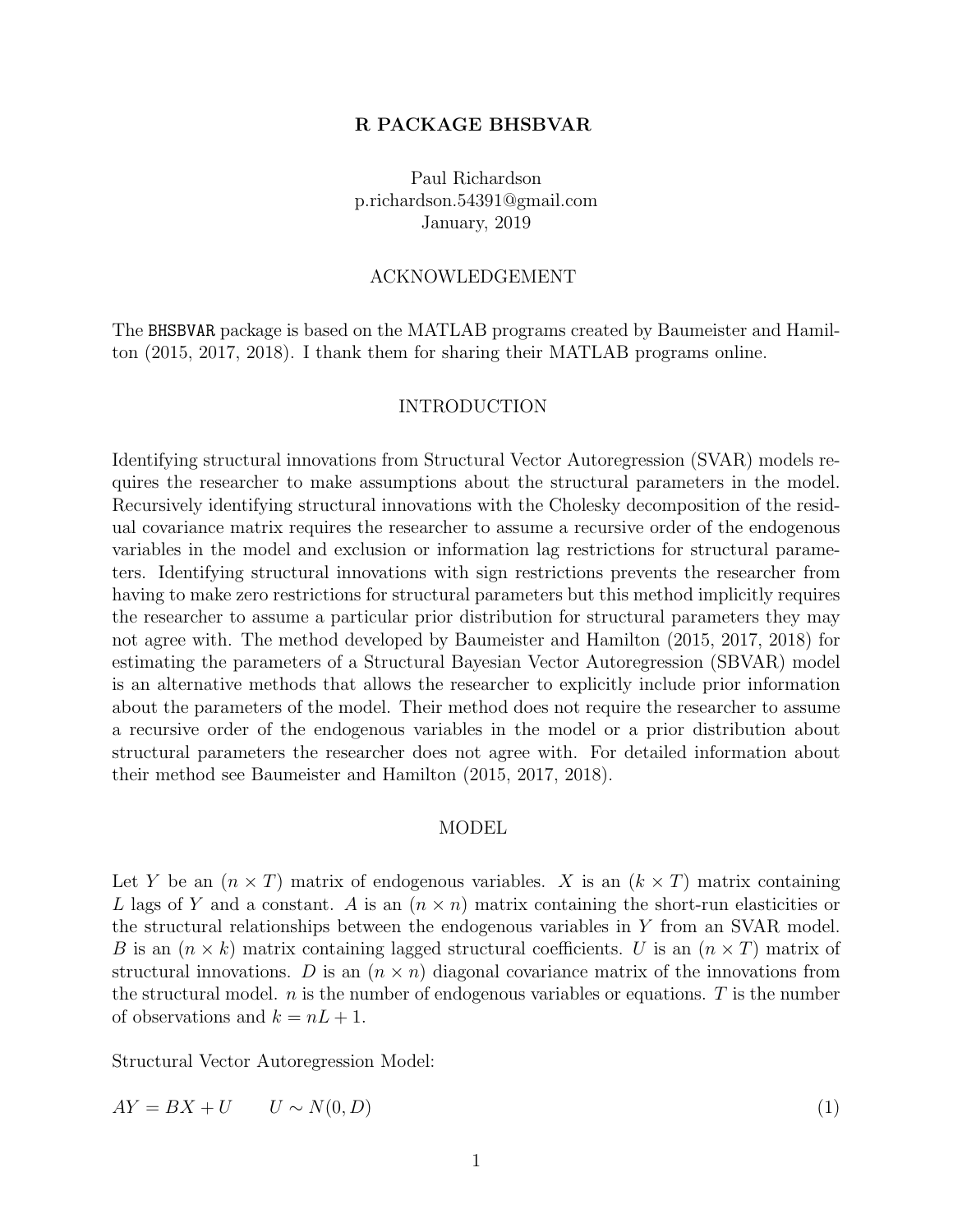$$
B = A\Phi \tag{2}
$$

$$
U = A\epsilon \tag{3}
$$

$$
D = \frac{UU^{\top}}{T} = A\Omega A^{\top} \tag{4}
$$

 $\Phi$  is an  $(n \times k)$  matrix containing the lagged coefficients from the reduced form Vector Autoregression (VAR) model.  $\epsilon$  is an  $(n \times T)$  matrix of the VAR model residuals.  $\Omega$  is an  $(n \times n)$  symmetric covariance matrix of the residuals from the VAR model.

Reduced Form Vector Autoregression Model:

$$
Y = \Phi X + \epsilon \qquad \epsilon \sim N(0, \Omega) \tag{5}
$$

$$
\Phi = (YX^{\top})(XX^{\top})^{-1} \tag{6}
$$

$$
\epsilon = Y - \Phi X \tag{7}
$$

$$
\Omega = \frac{\epsilon \epsilon^{\top}}{T} \tag{8}
$$

Let  $y_i$  be an  $(1 \times T)$  matrix containing a single endogenous variable from Y for  $i = 1, 2, ..., n$ . Let  $x_i$  be an  $((L + 1) \times T)$  matrix of L lags of  $y_i$  and a constant for  $i = 1, 2, ..., n$ .  $\phi_i$  is an  $(1 \times (L+1))$  matrix containing the lagged coefficients from the reduced form univariate Autoregression (AR) model for  $i = 1, 2, ..., n$ .  $e_i$  is an  $(1 \times T)$  matrix of the residuals from the univariate AR model for  $i = 1, 2, ..., n$ . e is an  $(n \times T)$  matrix of residuals from the univariate AR models.  $\Sigma$  is an  $(n \times n)$  symmetric covariance matrix of the residuals from the univariate AR models.  $\Sigma_i$  is the  $(i, i)$  element of  $\Sigma$  for  $i = 1, 2, ..., n$ .

Reduced Form Univariate Autoregression Model:

$$
y_i = \phi_i x_i + e_i \qquad e_i \sim N(0, \Sigma_i) \tag{9}
$$

$$
\phi_i = (y_i x_i^\top)(x_i x_i^\top)^{-1} \tag{10}
$$

$$
e_i = y_i - \phi_i x_i \tag{11}
$$

$$
\Sigma = \frac{ee^{\top}}{T} \tag{12}
$$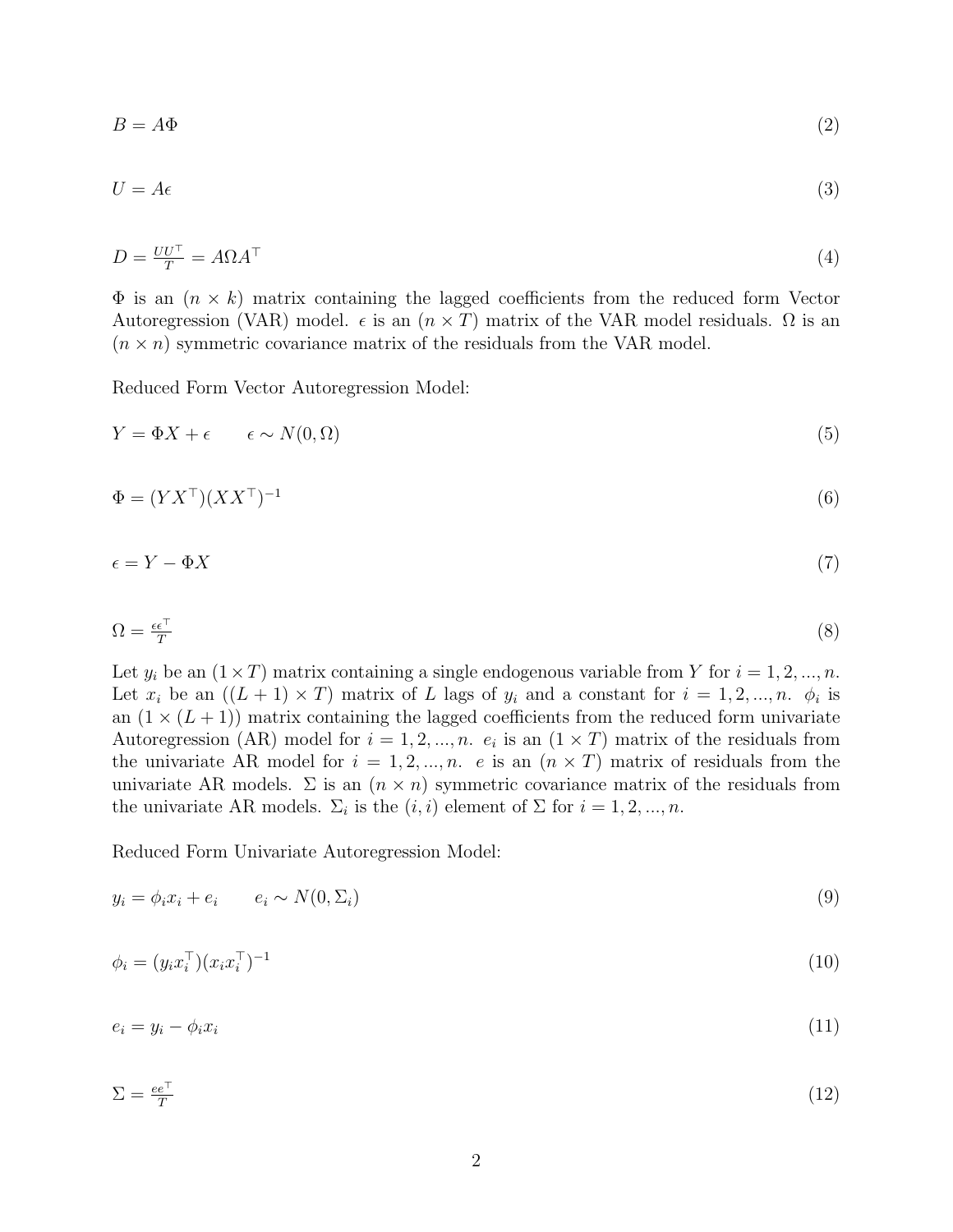Let P be an  $(n \times k)$  matrix containing the prior position values for the reduced form lagged coefficient matrix,  $\Phi$ .  $M^{-1}$  is a  $(k \times k)$  symmetric matrix indicating confidence in P. R is an  $(n \times k)$  matrix containing the prior position values for the reduced form lagged coefficient matrix ( $\Phi$ ) representing a belief that specific shocks have no long-run affect.  $V_i^{-1}$  $i^{-1}$  is a  $(k \times k)$ symmetric matrix indicating confidence in R for  $i = 1, 2, ..., n$ .  $\beta_i$  is an  $(n \times k)$  lagged structural coefficient matrix for  $i = 1, 2, ..., n$ .  $\beta_i(i)$  is an  $(1 \times k)$  matrix of lagged structural coefficients from  $\beta_i$  for  $i = 1, 2, ..., n$ .  $B(i)$  is an  $(1 \times k)$  matrix of the lagged structural coefficients from B for  $i = 1, 2, ..., n$ .  $\zeta_i$  is an  $(n \times n)$  matrix for  $i = 1, 2, ..., n$ . Z is an  $(n \times n)$ diagonal matrix.  $\zeta_i(i,i)$  is the  $(i,i)$  element of the symmetric matrix  $\zeta_i$  for  $i = 1, 2, ..., n$ .  $Z(i, i)$  is the  $(i, i)$  element of the the diagonal matrix Z for  $i = 1, 2, ..., n$ .  $diag(A\Sigma A^{\dagger})$  is an  $(n \times n)$  diagonal matrix whose main diagonal elements are the main diagonal elements from the matrix  $A\Sigma A^{\top}$ .  $\kappa$  is an  $(n \times n)$  diagonal matrix whose elements along the main diagonal represent confidence in the priors for the structural variances in D.  $\kappa_i$  and  $\tau_i$  refers to element  $(i, i)$  of  $\kappa$  and  $\tau$ , respectively for  $i = 1, 2, ..., n$ . The prior for  $D_i \sim \frac{1}{\Gamma(\kappa_i, \tau_i)}$  where  $D_i$  refers to element  $(i, i)$  of D for  $i = 1, 2, ..., n$ .

Structural Bayesian Vector Autoregression Model:

<span id="page-2-2"></span>
$$
AY = BX + U \qquad U \sim N(0, D) \tag{13}
$$

<span id="page-2-0"></span>
$$
\beta_i = A(YX^{\top} + PM^{-1} + RV_i^{-1})(XX^{\top} + M^{-1} + V_i^{-1})^{-1}
$$
\n(14)

$$
B(i,)=\beta_i(i,)\tag{15}
$$

$$
\zeta_i = A[(YY^{\top} + PM^{-1}P^{\top} + RV_i^{-1}R^{\top})
$$
  
-(YY^{\top} + PM^{-1} + RV\_i^{-1})(XX^{\top} + M^{-1} + V\_i^{-1})^{-1}(YX^{\top} + PM^{-1} + RV\_i^{-1})^{\top}]A^{\top} (16)

$$
Z(i,i) = \zeta_i(i,i) \tag{17}
$$

<span id="page-2-1"></span>
$$
\tau = \kappa \operatorname{diag}(A \Sigma A^{\top}) \tag{18}
$$

$$
\tau^* = \tau + \frac{1}{2}Z\tag{19}
$$

[Baumeister and Hamilton \(2015,](#page-13-0) [2017,](#page-13-1) [2018\)](#page-13-2) developed an algorithm that estimates the parameters of an SVAR model using Bayesian methods (SBVAR). Their algorithm applies a random-walk Metropolis-Hastings algorithm to seek elasticity values for A, considering prior information, that diagonalizes the covariance matrix of the reduced form errors. For detailed information about their algorithm see [Baumeister and Hamilton \(2015,](#page-13-0) [2017,](#page-13-1) [2018\).](#page-13-2)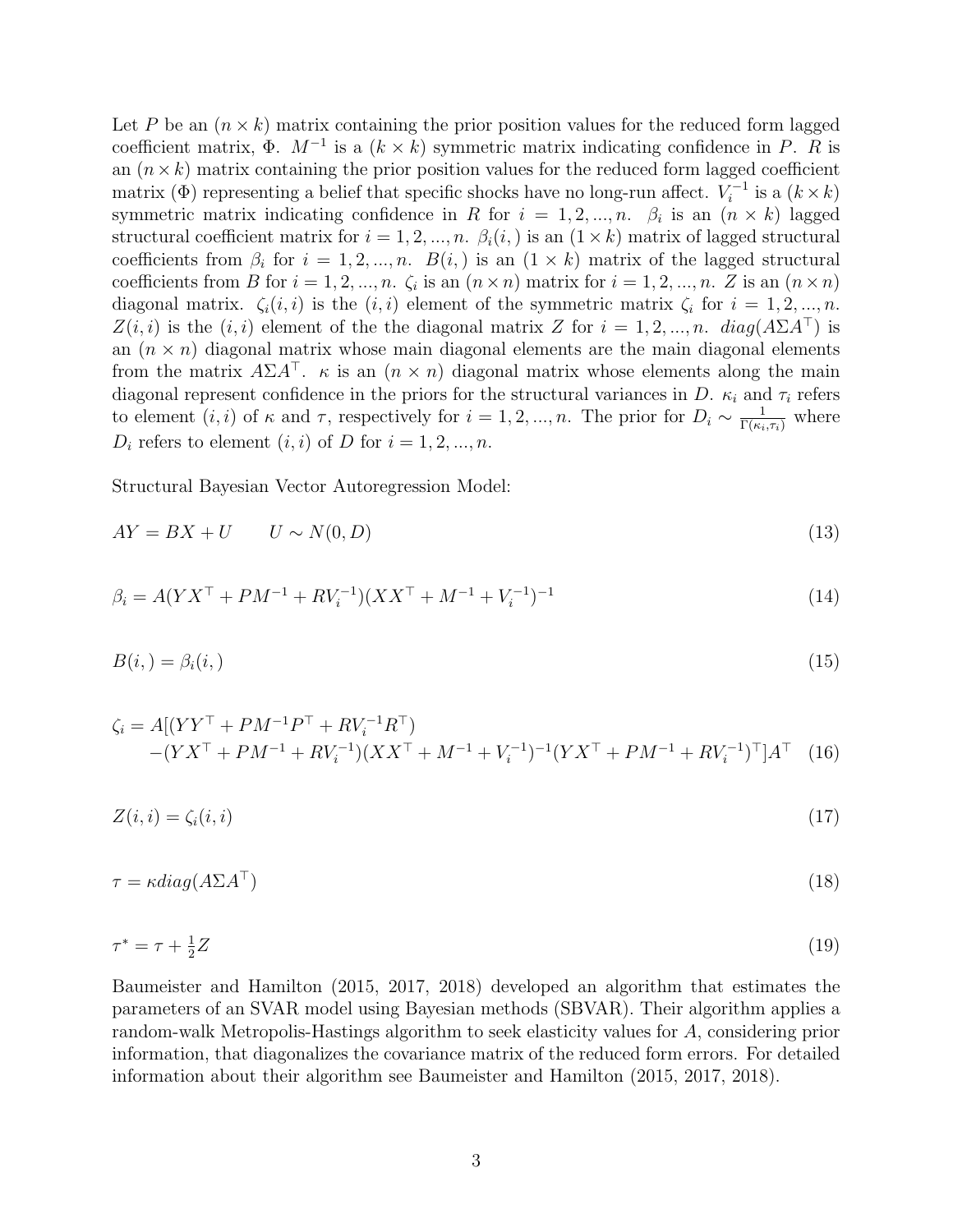Posterior Distribution:

$$
p(A|Y) \propto p(A)[\det(A\Omega A^\top)]^{\frac{T}{2}} \prod_{i=1}^n (\tau_i)^{\kappa_i} (\frac{2}{T} \tau_i^*)^{-(\kappa_i + \frac{T}{2})}
$$
\n
$$
(20)
$$

The products of  $p(det(A))$  and/or  $p(H)$  are multiplied by  $p(A|Y)$  when priors are chosen for  $det(A)$  and/or  $H(A^{-1})$ , respectively.  $p(A|Y)$  is the posterior density of  $A|Y$ .  $p(A)$ ,  $p(det(A))$ , and  $p(H)$  are products of the prior densities for A,  $det(A)$ , and H  $(A^{-1})$ , respectively.  $det(A)$ and  $det(A\Omega A^{\top})$  are the determinants of the matrices A and  $A\Omega A^{\top}$ , respectively.

Algorithm:

Step 1)

Generate draws for  $A|Y(\tilde{A}^{(c+1)})$ .  $\tilde{A}^{(c)}$  are the starting values for A when  $c = 1$ . Compute  $p(\tilde{A}^{(c)}|Y)$  and  $p(\tilde{A}^{(c+1)}|Y)$ . If  $p(\tilde{A}^{(c+1)}|Y) < p(\tilde{A}^{(c)}|Y)$  set  $\tilde{A}^{(c+1)} = \tilde{A}^{(c)}$  with probability  $1 - \frac{p(\tilde{A}^{(c+1)}|Y)}{p(\tilde{A}^{(c)}|Y)}$  $\frac{(A^{(c+1)}|Y)}{p(\tilde{A}^{(c)}|Y)}$ .

# Step 2)

Generate draws for  $D|A, Y(\tilde{D}^{(c+1)})$ .  $\tilde{D}_i$  $\frac{(c+1)}{2} \sim \frac{1}{\sqrt{1-\frac{c}{c}}}$  $\frac{1}{\Gamma(\kappa_{i}+\frac{T}{2},\tilde{\tau_{i}}^{*}}(\kappa+1)}$ .  $\tilde{D}_{i}$ to element  $(i, i)$  of  $\tilde{D}^{(c+1)}$ ,  $\kappa$ , and  $\tilde{\tau}^{*(c+1)}$ , respectively for  $i = 1, 2, ..., n$ .  $\tilde{\tau}^{*(c+1)}$  are estimates <sup>(c+1)</sup>,  $\kappa_i$ , and  $\tilde{\tau_i}^{*(c+1)}$  refers of  $\tau^*$ , replacing A with  $\tilde{A}^{(c+1)}$ .

# Step 3)

Generate draws for  $B|D, A, Y \, (\tilde{B}^{(c+1)})$ .  $\tilde{B}^{(c+1)}(i, ) = \hat{\beta}_i^{(c+1)}$  $\hat{\beta}_i^{(c+1)}(i,)$  for  $i = 1, 2, ..., n$ .  $\hat{\beta}_i^{(c+1)} \sim$  $N(\tilde{\beta}_i^{(c+1)}$  $\tilde{\Psi}_i^{(c+1)}, \tilde{\Psi}_i^{(c+1)}$  $\binom{(c+1)}{i}$  for  $i = 1, 2, ..., n$ .  $\tilde{\beta}_i^{(c+1)}$  $i^{(c+1)}$  are estimates of  $\beta_i$ , replacing A with  $\tilde{A}^{(c+1)}$  for  $i = 1, 2, ..., n$ .  $\tilde{\Psi}_i^{(c+1)} = \tilde{D}^{(c+1)}(XX^\top + M^{-1} + V_i^{-1})$  $(i^{-1})^{-1}$  for  $i = 1, 2, ..., n$ .

Step 4) Increase c by 1 and repeat Steps 1-4 for  $c = 2, 3, ..., C$ .

# EXAMPLE

<span id="page-3-0"></span>The BHSBVAR package provides a function for running SBVAR models and several functions for plotting results. The BH\_SBVAR() function runs an SBVAR model with the methods developed by [Baumeister and Hamilton \(2015,](#page-13-0) [2017,](#page-13-1) [2018\).](#page-13-2) The IRF\_Plots() function creates plots of impulse responses. The HD\_Plots() function creates plots of historical decompositions. The Dist\_Plots() function creates posterior density plots of the model parameters in A,  $det(A)$ , and H overlaid with prior densities to illustrate the difference between posterior and prior distributions. The following example illustrates how these functions can be applied to reproduce the results from [Baumeister and Hamilton \(2015\).](#page-13-0)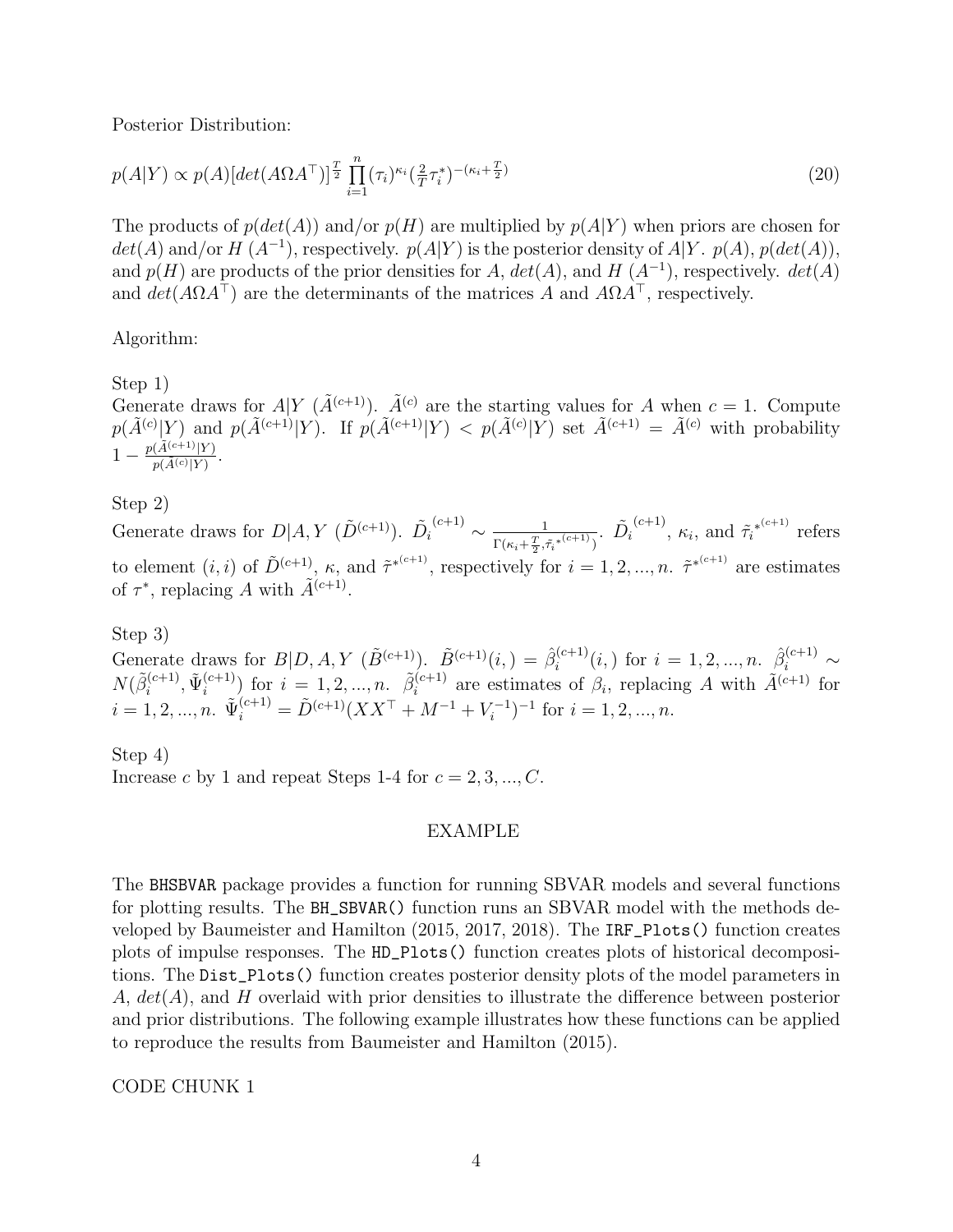```
> rm(list = ls())> library(BHSBVAR)
> set.seed(123)
> data(USLMData)
> y <- matrix(data = c(USLMData$Wage, USLMData$Employment), ncol = 2)
> colnames(y) <- c("Wage", "Employment")
```
The first line from [Code Chunk 1](#page-3-0) clears memory. The second line loads the BHSBVAR package library. The third line sets the seed for random number generation. The fourth line imports the data used in this example. The fifth line creates a matrix  $(y)$  containing quarter over quarter percent change of U.S. real wage and employment data use by [Baumeister and](#page-13-0) [Hamilton \(2015\).](#page-13-0)

#### <span id="page-4-0"></span>CODE CHUNK 2

 $>$  nlags  $<-8$ > itr <- 200000 > burn <- 0  $>$  thin  $<-$  20 > acc\_irf <- TRUE > h1\_irf <- 20 > ci <- 0.975

nlags from [Code Chunk 2](#page-4-0) sets the lag length used in the SBVAR model. itr sets the number of iterations for the algorithm. burn is the number of draws to throw out at the beginning of the algorithm. thin sets the thinning parameter which will thin the Markov chains. acc\_irf indicates whether accumulated impulse responses are to be computed and returned. h1\_irf indicates the time horizon for computing impulse responses. ci indicates the credibility intervals to be returned.

<span id="page-4-1"></span>CODE CHUNK 3

```
> pA \leq \text{array}(data = NA, dim = c(2, 2, 8))> pA[, , 1] <- c(0, NA, 0, NA)
> pA[, , 2] <- c(1, NA, -1, NA)
> pA[, , 3] <- c(0.6, 1, -0.6, 1)
> pA[, , 4] <- c(0.6, NA, 0.6, NA)
> pA[, , 5] <- c(3, NA, 3, NA)
> pA[, , 6] <- c(NA, NA, NA, NA)
> pA[, , 7] <- c(NA, NA, 1, NA)
> pA[, , 8] <- c(2.4, NA, 2.4, NA)
```
The lines from [Code Chunk 3](#page-4-1) create an array containing all the information needed to set priors for each element in A. Each column contains the prior information for the parameters in each equation. The third dimension of pA should always have a length of 8. The first slice of the third dimension of pA indicates the prior distribution (NA - no prior, 0 - symmetric t-distribution, 1 - non-central t-distribution). The second slice indicates sign restrictions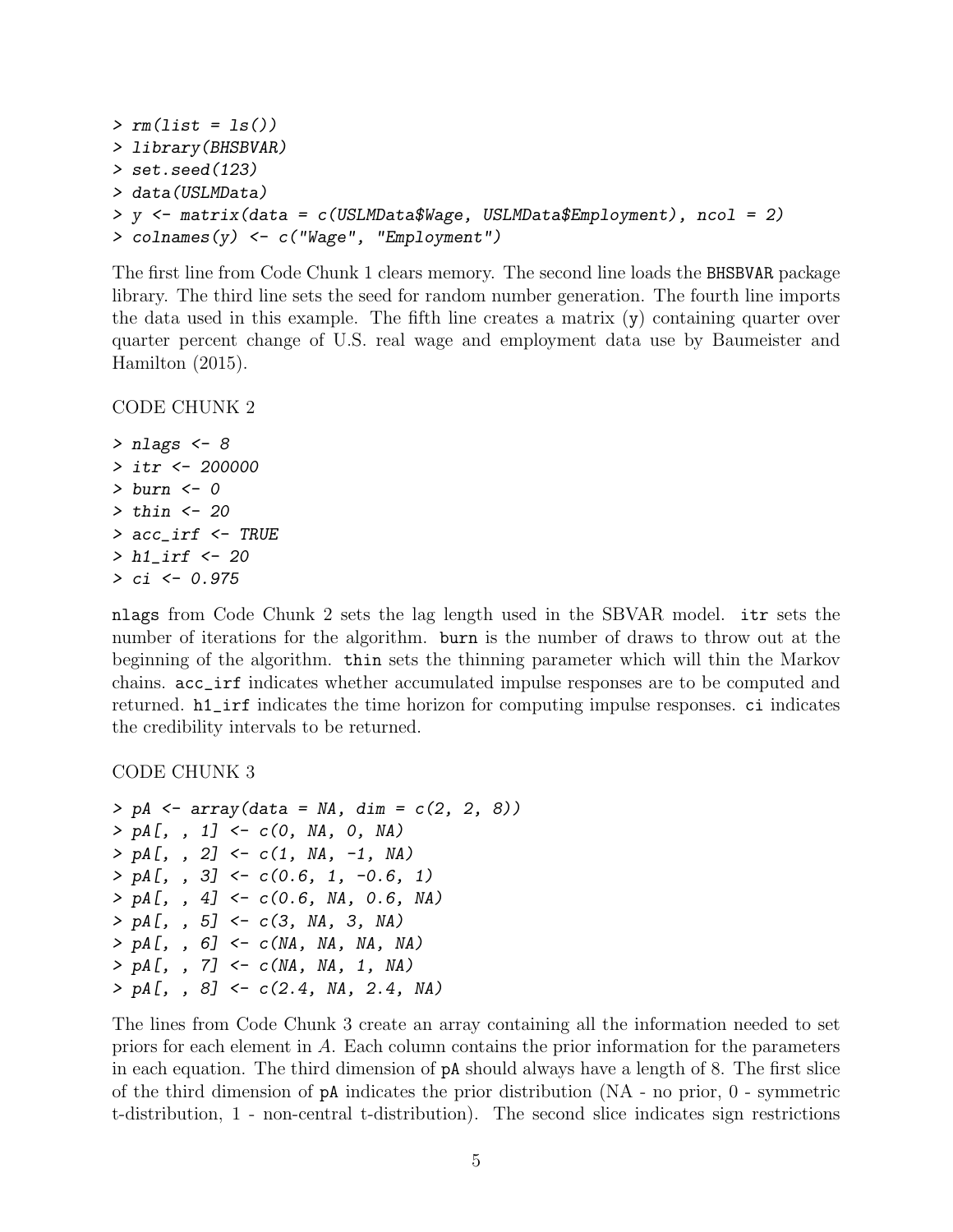for symmetric t-distributions (NA - no restriction, 1 - positive restriction, -1 - negative restriction). The third slice indicates the position of the prior. The fourth slice indicates the scale or confidence in the prior. The fifth slice indicates the degrees of freedom for the t-distribution prior. The sixth slice indicates skew for non-central t-distribution prior. The seventh slice indicates long-run restriction scale or confidence in the long-run restriction. The eighth slice indicates the random-walk proposal scale parameters which adjust the algorithm's acceptance rate and the ability of the algorithm to adequately cover the model's parameter space. For information about priors for A see [Baumeister and Hamilton \(2015,](#page-13-0) [2017,](#page-13-1) [2018\).](#page-13-2) The formulas used to compute the density of the prior distributions for  $A$ ,  $det(A)$ , and  $H(A^{-1})$  are listed in the [Appendix.](#page-12-0)

```
> pP \leq matrix(data = 0, nrow = ((nlags * ncol(pA)) + 1), ncol = ncol(pA))> pP[1: nrow(pA), 1: ncol(pA)] <-
+ diag(x = 1, nrow = nrow(pA), ncol = ncol(pA))> x1 <-
+ matrix(data = NA, nrow = (nrow(y) - nlags),
+ ncol = (ncol(y) * nlags))> for (k in 1:nlags) {
+ x1[, (ncol(y) * (k - 1) + 1):(ncol(y) * k)] <-
+ y[(n \text{lags} - k + 1):(n \text{row}(y) - k),]+ }
> x1 \leftarrow \text{cbind}(x1, 1)> colnames(x1) \leftarrow+ c(paste(rep(colnames(y), nlags),
+ ". L",
+ sort(rep(seq(from = 1, to = nlags, by = 1), times = ncol(y)),+ decreasing = FALSE),
+ sep = ""),
+ "cons")
> y1 \le y[(nlags + 1):nrow(y),]
> ee \leq matrix(data = NA, nrow = nrow(y1), ncol = ncol(y1))
> for (i in 1:ncol(y1)) {
+ xx \leftarrow \text{cbind}(x1[, \text{ seq}(\text{from} = i, \text{to} = (\text{ncol}(x1) - 1), \text{ by} = \text{ncol}(y1))], 1)+ yy \leftarrow matrix(data = y1[, i], ncol = 1)+ phi <- solve(t(xx) %*% xx, t(xx) %*% yy)
+ ee[, i] <- yy - (xx %*% phi)
+ }
> somega <- (t(ee) %*% ee) / nrow(ee)
> lambda0 <- 0.2> lambda1 <-1> lambda3 <- 100
> v1 \leq matrix(data = (1:nlags), nrow = nlags, ncol = 1)
> v1 \leftarrow v1^(-2) * lambda1)
```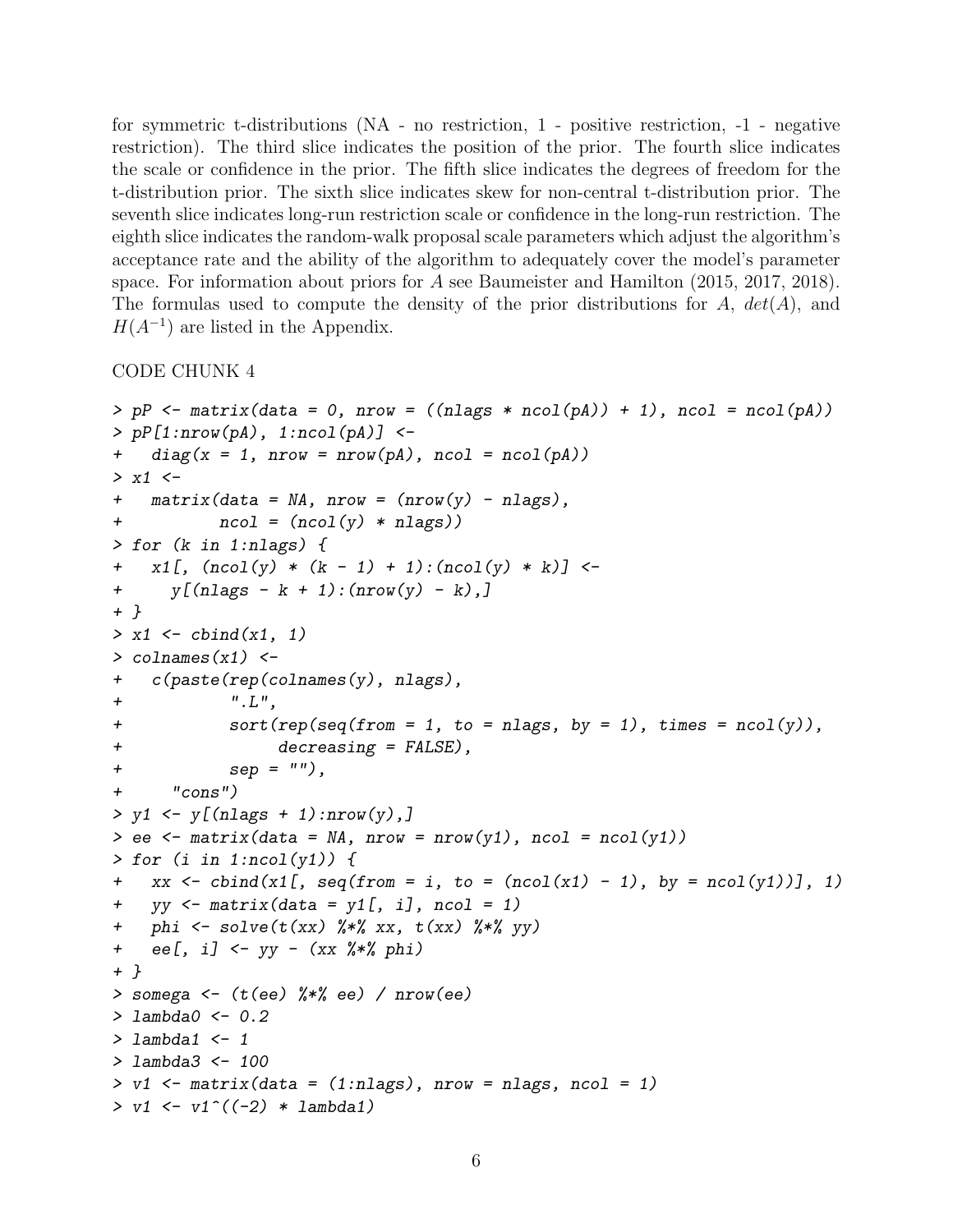```
> v2 \le matrix(data = diag(solve(diag(diag(somega)))), ncol = 1)
> v3 \leq kronecker(v1, v2)
> v3 \leftarrow (lambda0^2) * rbind(v3, (lambda3^2))> v3 <- 1 / v3
> pP\_sig \leftarrow diag(x = c(v3), nrow = nrow(v3), ncol = nrow(v3))
```
The lines from [Code Chunk 4](#page-5-0) create matrices containing prior position (pP) and scale or confidence ( $pP$ \_sig) information for the reduced form lagged coefficient matrix  $\Phi$ .  $pP$  and  $pP$ \_sig correspond to the P and  $M^{-1}$  matrices from Equation [14,](#page-2-0) respectively. Variance estimates from univariate Autoregression models, lambda0, lambda1, and lambda3 are used to construct pP\_sig in this example. lambda0 controls the overall confidence in the priors, lambda1 controls the confidence in higher order lags, and lambda3 controls the confidence in the constant term. For information about priors for  $\Phi$  and  $B$  see [Baumeister and Hamilton](#page-13-0) [\(2015,](#page-13-0) [2017,](#page-13-1) [2018\),](#page-13-2) [Doan, Sims, and Zha \(1984\),](#page-13-3) [Doan \(2018\),](#page-13-4) [Litterman \(1986\),](#page-13-5) and [Sims](#page-13-6) [and Zha \(1998\).](#page-13-6)

### <span id="page-6-0"></span>CODE CHUNK 5

```
> pR_sig \leftarrow+ array(data = 0,+ \dim = c(((n \text{lags} * n \text{col}(y)) + 1),+ ((n \text{lags } * \text{ ncol}(y)) + 1),+ ncol(y))> Ri <-+ cbind(kronecker(matrix(data = 1, nrow = 1, ncol = nlags),
+ matrix(data = c(1, 0), nrow = 1)),+ 0)
> pR_sig[, , 2] <- (t(Ri) %*% Ri) / 0.1
> kappa1 <- matrix(data = 2, nrow = 1, ncol = ncol(y))
```
<span id="page-6-1"></span>The lines from [Code Chunk 5](#page-6-0) create an array (pR\_sig) containing values indicating confidence in long-run restrictions.  $pR\_sig$  corresponds to the  $V_i^{-1}$  matrix from Equation [14.](#page-2-0) The matrix R from Equation [14](#page-2-0) will be created automatically by the  $BH\_SBVAR()$  function. The length of the third dimension of  $pR\_sig$  is equal to the number of endogenous variables or the number of equations in the model. The first slice of the third dimension contains all zeros since there are no long-run restrictions in the first equation of the SBVAR model for this example. The second slice contains values indicating the confidence in the long-run restriction assigned to the lagged parameters in the second equation of the SBVAR model for this example. For information about long-run restrictions see [Baumeister and Hamilton](#page-13-0) [\(2015,](#page-13-0) [2018\)](#page-13-2) and [Blanchard and Quah \(1989\).](#page-13-7) kappa1 is an  $(1 \times n)$  matrix whose values correspond to the elements along the main diagonal of  $\kappa$  from Equation [18](#page-2-1) and indicates the confidence in prior information about the structural variances in D. Additional information required to set priors for D  $(\tau)$  will be created automatically by the BH\_SBVAR() function following [Baumeister and Hamilton \(2015,](#page-13-0) [2017,](#page-13-1) [2018\).](#page-13-2)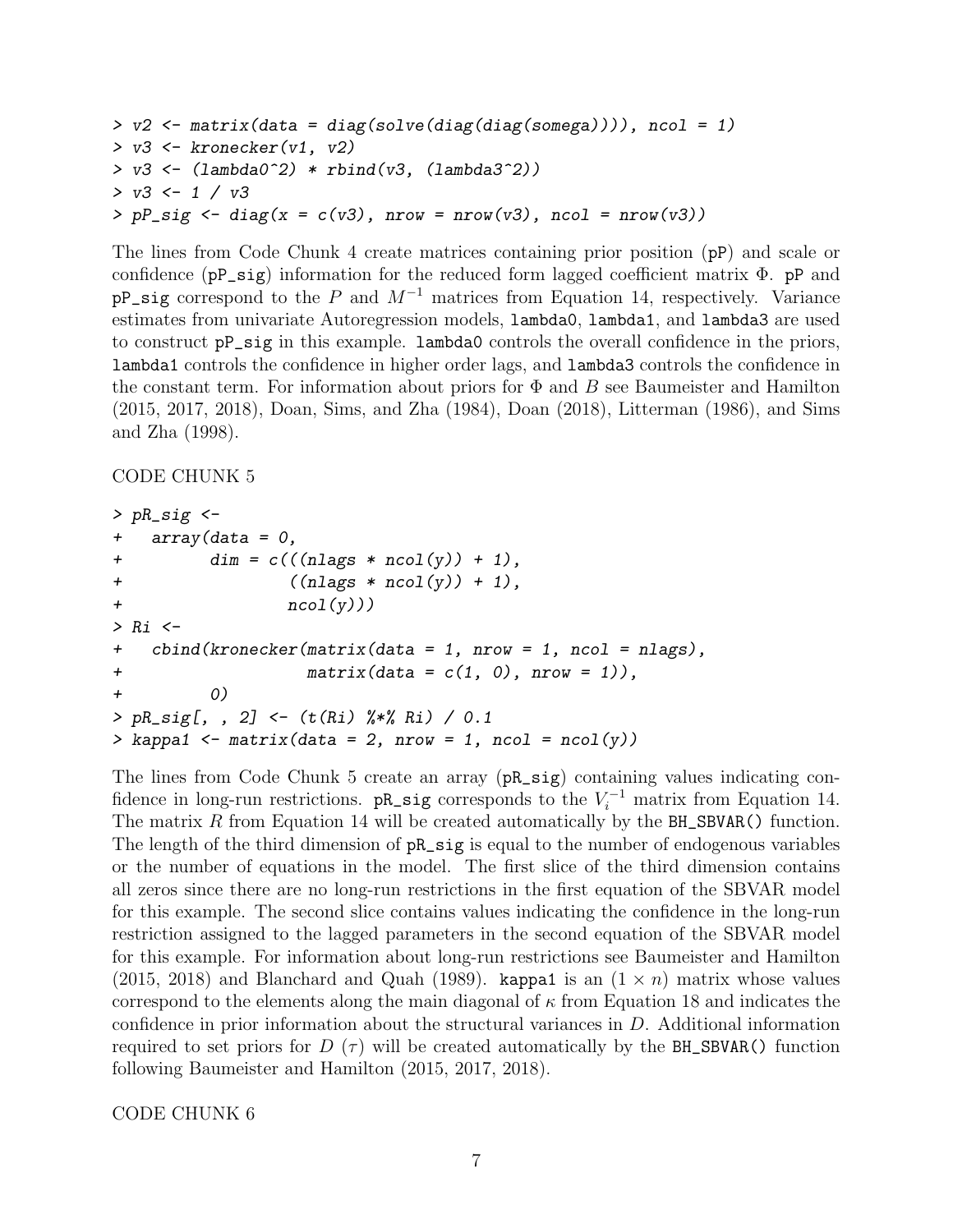```
> par(cex. axis = 0.8, cex. main = 1, font. main = 1, family = "serif",+ \text{mfrow} = c(2, 2), \text{mar} = c(2, 2.2, 2, 1), \text{las} = 1)> results1 <-
+ BH_SBVAR(y = y, nlags = nlags, pA = pA, pP = pP, pP_sig = pP_sig,
+ pR_sig = pR_sig, kappa1 = kappa1, itr = itr, burn = burn,
+ thin = thin, acc_irf = acc_irf,
+ h1_irf = h1_irf, ci = ci)
```
The first line in [Code Chunk 6](#page-6-1) sets the parameters used to display plots that will be created by the BH\_SBVAR() function. The BH\_SBVAR() function allows the user to include prior information for A,  $det(A)$ , H  $(A^{-1})$ ,  $\Phi$ , and D directly when running a SBVAR model. The pdetA and pH arguments are arrays containing prior information for  $det(A)$  and the elements of  $H$  but are not included in this example. The  $BH$ \_SBVAR() function returns a list that includes the acceptance rate (accept\_rate) of the algorithm, a matrix containing the endogenous variables  $(y)$ , a matrix containing lags of the endogenous variables  $(x)$ , and the prior information provided directly or indirectly to the function (pA, pdetA, pH, pP, pP\_sig, pR, pR\_sig, tau1, and kappa1). A matrix containing the starting values of the model parameters in A from an optimization routine is returned (A\_start). Arrays containing estimates of the model parameters, historical decompositions, and impulse responses are returned (A, detA, H, B, Phi, HD, IRF). The first, second, and third slices of the third dimension of these arrays are lower, median, and upper bounds of the estimates, respectively. Lists containing horizontal and vertical axis coordinates of posterior densities, for the estimates of the parameters in A,  $det(A)$ , and H with priors, are returned  $(A_den, detA_den, and H_den)$ . In addition, line and autocorrelation plots of the Markov chains of  $A$ ,  $det(A)$ , and  $H$  are returned for diagnostic purposes. The line and autocorrelation plots provide an indication of how well the algorithm covers the model's parameter space. The line plots in Figure [1](#page-8-0) display the Markov chains of the estimates from the algorithm with the estimate values shown on the vertical axis and the iteration number shown on the horizontal axis. The autocorrelation plots in Figure [1](#page-8-0) displays the autocorrelation of the Markov chains of the estimates from the algorithm with the correlation estimates on the vertical axis and the lag length shown on the horizontal axis.

The titles of the plots in Figure [1](#page-8-0) indicate the element of the coefficient matrix that is plotted. The plots of the estimated parameters in A are automatically multiplied by -1 to illustrate elasticity values and/or isolate the dependent variable for each equation. These elements correspond to those found in the results from running the BH\_SBVAR() function and the transpose of those from the mathematical representation from Equation [13.](#page-2-2) In other words, each column of the coefficient matrix arrays in the resulting list object from running the BH\_SBVAR() function contain coefficient estimates for each equation. However, each row of the coefficient matrices from the mathematical representation described in Equation [13](#page-2-2) represent the parameters of each equation.

```
> varnames <- colnames(USLMData)[2:3]
```

```
> shocknames <- c("Labor Demand","Labor Supply")
```

```
> par(cex. axis = 0.8, cex. main = 1, font. main = 1, family = "serif",
```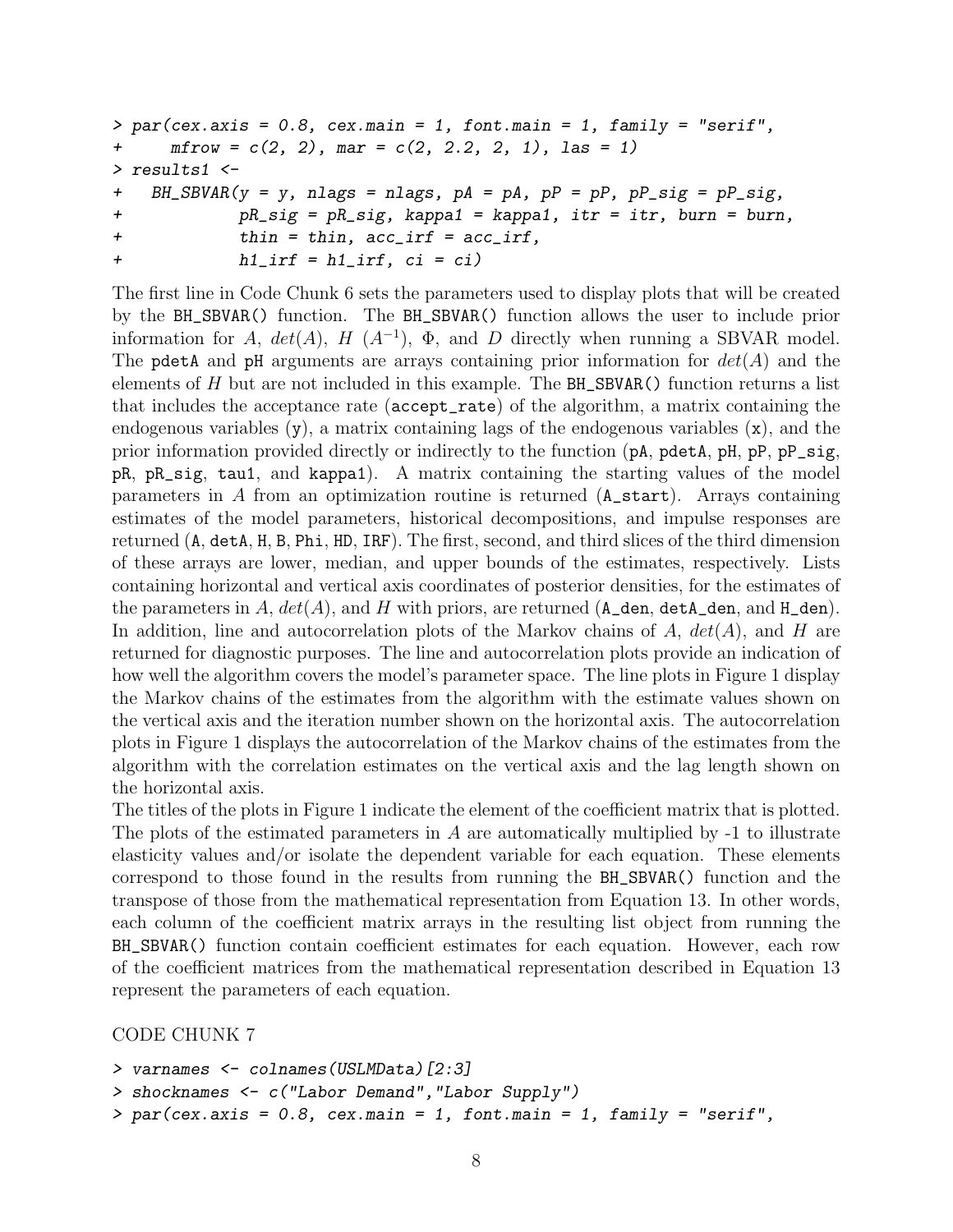<span id="page-8-0"></span>



```
+ mfrow = c(2, 2), mar = c(2, 2.2, 2, 1), las = 1)
> irf_results <-
+ IRF_Plots(results = results1, varnames = varnames,
+ shocknames = shocknames)
```
The first two lines in [Code Chunk 7](#page-7-0) store the names of endogenous variables and structural shocks. The IRF\_Plots() function creates plots of impulse responses. This function can be used to display the response of the endogenous variables following a particular structural shock. The results argument is a list object containing the unaltered results from the BH\_SBVAR() function. The varnames and shocknames argument are character vectors containing the variable names and shock names, respectively. The xlab and ylab arguments are not included in this example but they allow the user to include labels for the horizontal and vertical axes, respectively. Figure [2](#page-9-0) displays the cumulative response of U.S. real wage growth and employment growth to U.S. labor demand and supply shocks. The units along the horizontal axis in the plots from Figure [2](#page-9-0) represent time periods following an initial shock. The units along the vertical axis in the plots from Figure [2](#page-9-0) represent percent change following an initial shock since the endogenous variables included in the model are mean centered quarter over quarter percent change of U.S. real wage and employment. In addition, this function returns a list containing the data used to produce the plots in Figure [2.](#page-9-0)

```
> freq <-4> start_date <-
+ c(floor(USLMData[(nlags + 1), 1]),
```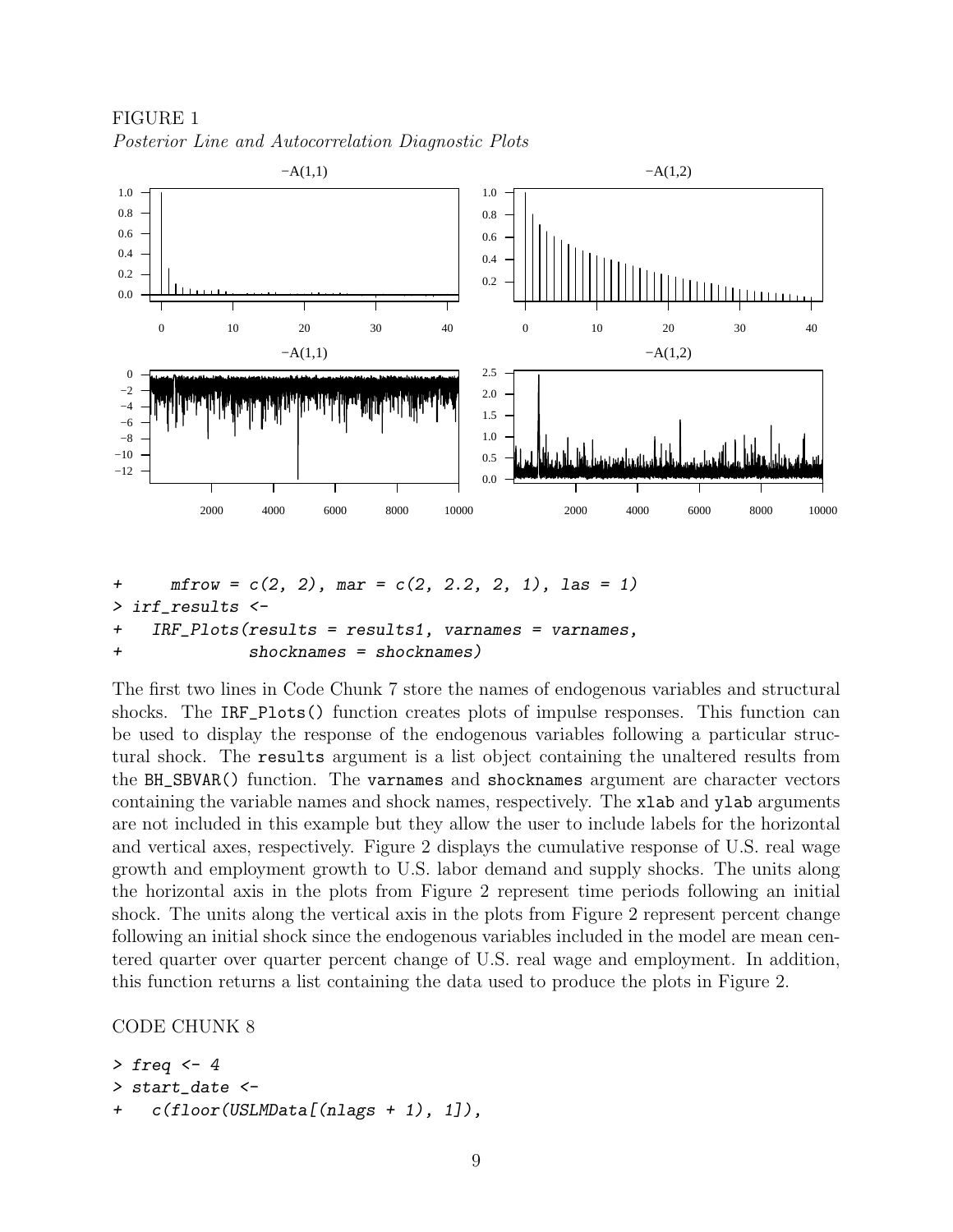<span id="page-9-0"></span>FIGURE 2 Impulse Responses



Note: Horizontal axis indicates time periods following an initial shock. Vertical axis indicates percent change. Black solid lines indicate the posterior median. Red dashed lines indicate credibility intervals.

```
+ round((USLMData[(nlags + 1), 1] \%) 1) * freq), digits = 0)> par(cex. axis = 0.8, cex. main = 1, font. main = 1, family = "serif",+ mfrow = c(2, 2), mar = c(2, 2.2, 2, 1), las = 1)
> hd_results <-
+ HD_Plots(results = results1, varnames = varnames,
+ shocknames = shocknames,
+ freq = freq, start_date = start_date)
```
<span id="page-9-1"></span>The HD\_Plots() function from [Code Chunk 8](#page-8-1) creates plots of historical decompositions. This function can be used to display the cumulative effect of specific shocks on a particular endogenous variable at any given time period. The results, varnames, shocknames, xlab, ylab arguments for the HD\_Plots() function are the same as those from the IRF\_Plots() function. Figure [3](#page-10-0) displays the historical decompositions. The units along the horizontal axis in the plots from Figure [3,](#page-10-0) produced by the HD\_Plots function, represent actual time periods. The units along the horizontal axis of each plot are created with the freq and start\_date arguments. The freq argument is set to 4 since the endogenous variables are measured at a quarterly frequency in this example. The start\_date argument represents the date of the first observation which is  $Q2$  1971 in this example so start\_date  $\leq$  c(1971, 2). The units along the vertical axis in the plots from Figure [2](#page-9-0) represent percent change since the endogenous variables included in the model are mean centered quarter over quarter percent change of U.S. real wage and employment. This function also returns a list of the data used to produce the plots in Figure [3.](#page-10-0)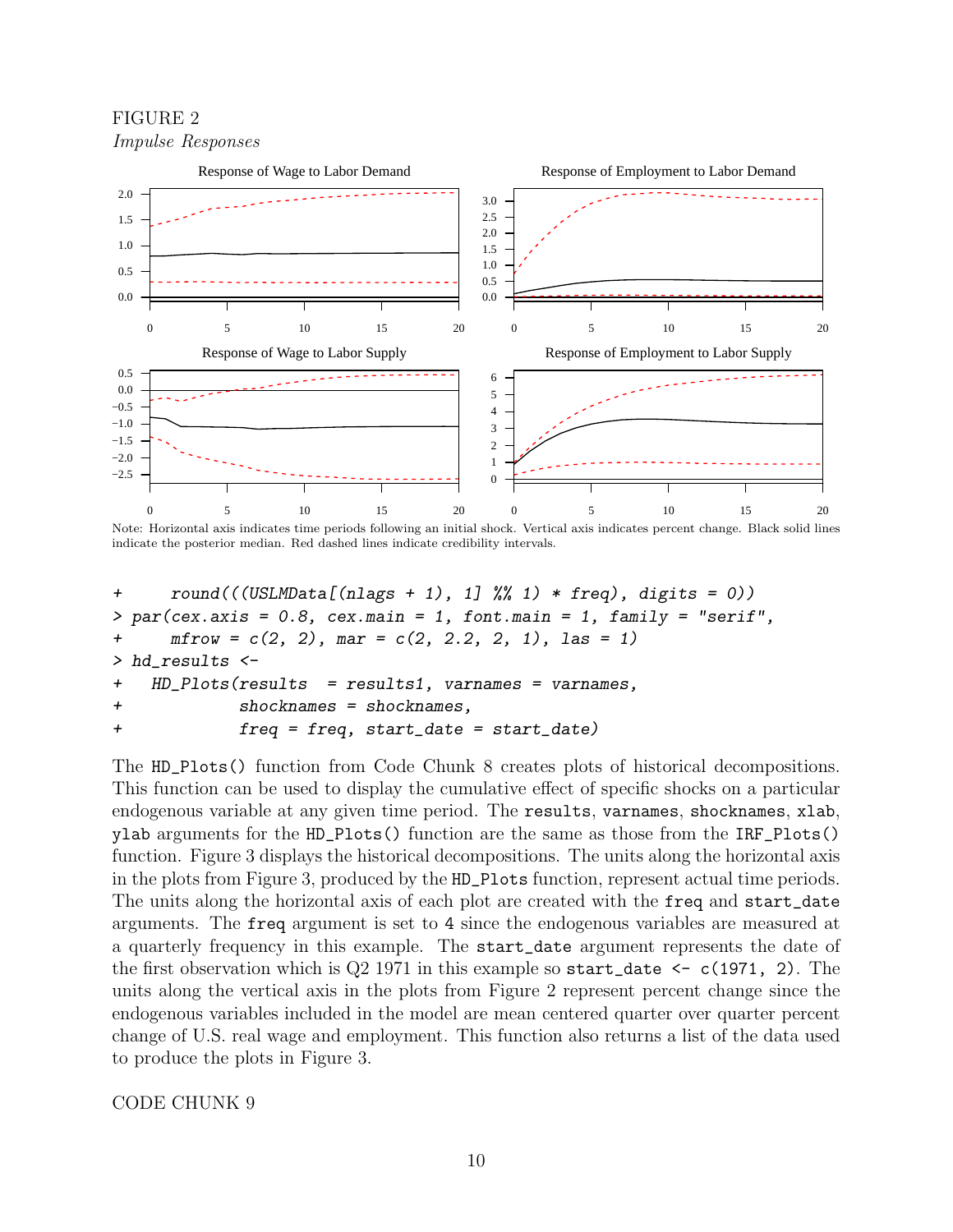

Note: Horizontal axis indicates percent change. Vertical axis indicates actual dates. Black solid lines are mean centered endogenous variables. Red solid lines indicate the posterior median. Red dashed lines indicate credibility intervals.

```
> A_titles <-
+ matrix(data = NA_{\text{c}}character, nrow = dim(pA)[1], ncol = dim(pA)[2])
> A_titles[1, 1] <- "Wage Elasticity of Labor Demand"
> A_titles[1, 2] <- "Wage Elasticity of Labor Supply"
> par(cex. axis = 0.8, cex. main = 1, font. main = 1, family = "serif",+ \text{mfcol} = c(1, 2), \text{mar} = c(2, 2.2, 2, 1), \text{las} = 1)> Dist_Plots(results = results1, A_titles = A_titles)
```
### FIGURE 4

<span id="page-10-0"></span>FIGURE 3

Posterior and Prior Distributions



Note: Horizontal axis indicates percent change. Vertical axis indicates density. Blue solid regions indicate posterior density evaluated at values along the horizontal axis. Red solid lines indicate prior density evaluated at values along the horizontal axis.

The Dist\_Plots() function from [Code Chunk 9](#page-9-1) creates posterior density plots for the estimates for the parameters in A, H, and  $det(A)$ . Prior densities are also plotted to illustrate the differences between posterior and prior distributions. The results, xlab, and ylab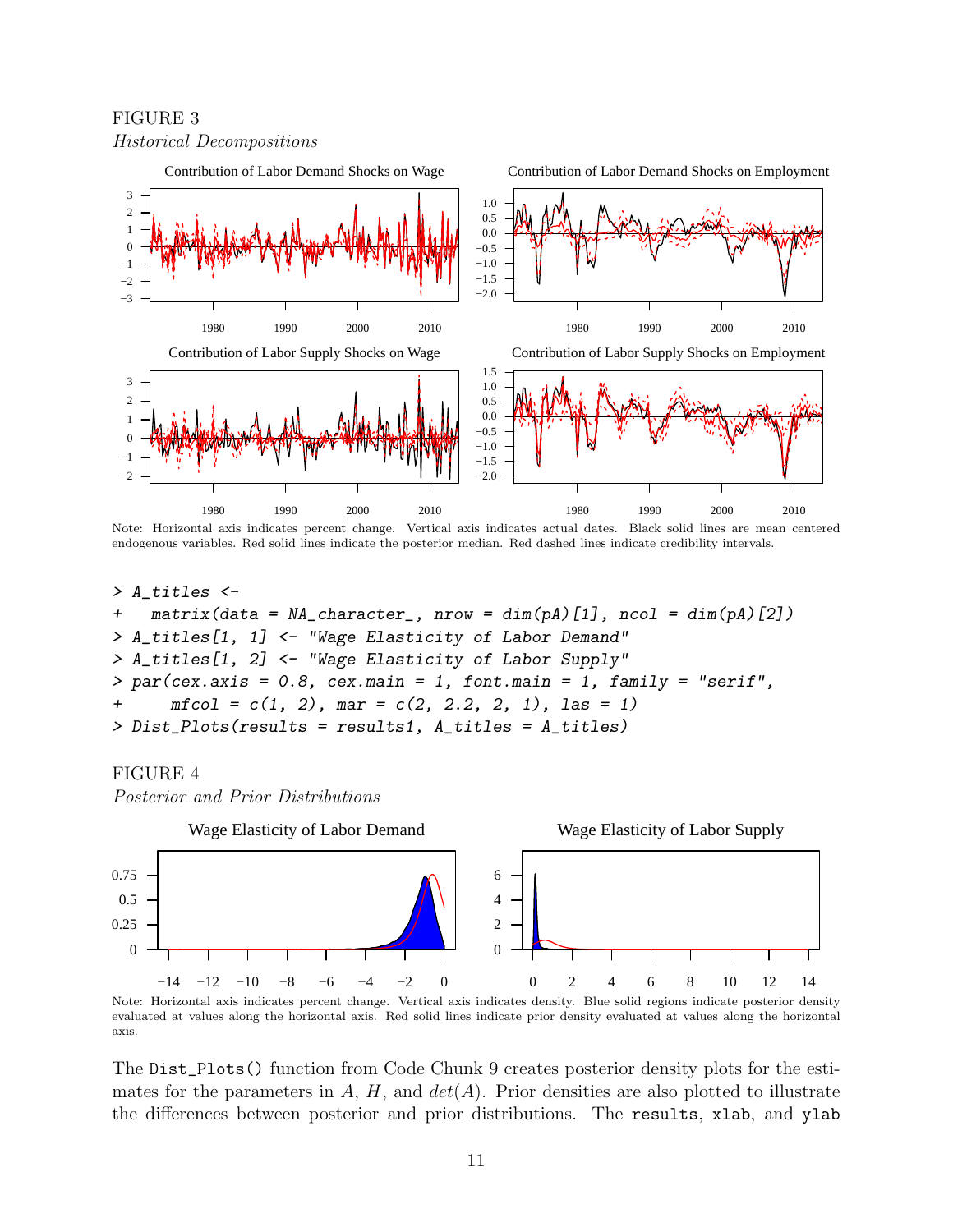arguments for the Dist\_Plots() function are the same as those from the IRF\_Plots() and HD\_Plots() functions. A\_titles and H\_titles arguments are matrices that contain the titles of the plots. The elements of the A\_titles and H\_titles matrices correspond to the elements of the first and second dimensions of the A and H arrays from the results of the BH\_SBVAR() function. The posterior and prior density plots for the estimates of the parameters in A are multiplied by -1 to illustrate elasticity values and/or the value of the coefficient if the dependent variable for each equation were isolated.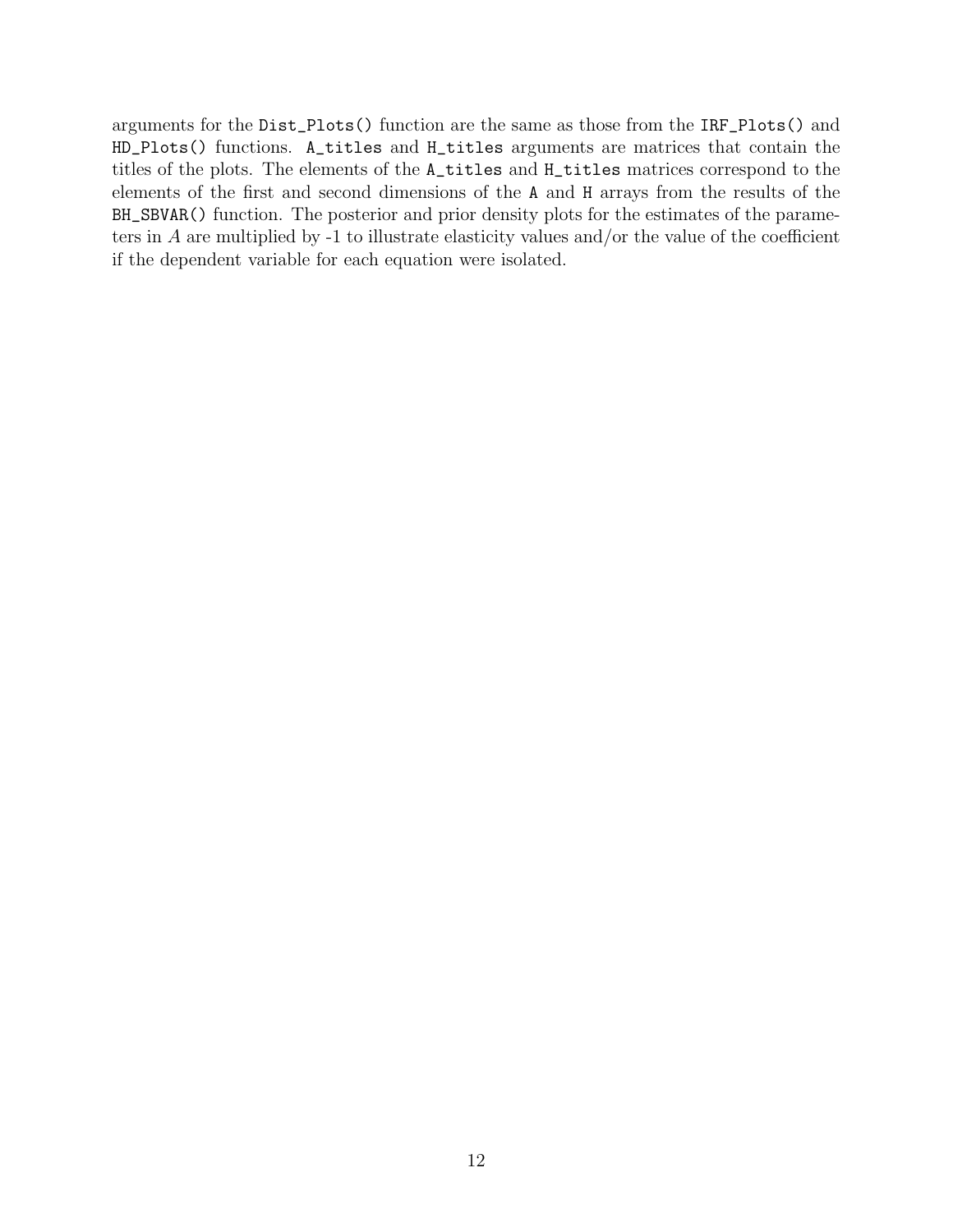# APPENDIX

<span id="page-12-0"></span>List of formulas used to compute the density of the prior distributions at some proposal value:

x1: is the proposal value.

c1: is the prior position parameter.

sigma1: is the prior confidence in the position parameter, c1.

nu: is the degrees of freedom.

lam: is the non-centrality or skew parameter.

t-distribution:

```
> density <-
+ dt(x = ((x1 - c1) / sigma1), df = nu, ncp = 0, log = FALSE) / sigma1
```
Non-central t-distribution:

> density <- +  $dt(x = ((x1 - c1) / sigma1), df = nu, ncp = lam, log = FALSE) / sigma1$ 

t-distribution truncated to be positive:

```
> density <-
+ dt(x = ((x1 - c1) / sigma1), df = nu, ncp = 0, log = FALSE) /+ (sigma1 *
+ (1 - pt(q = ((-c1) / sigma1), df = nu, ncp = 0,+ lower.tail = TRUE, log.p = FALSE)))
```
t-distribution truncated to be negative:

```
> density <-
+ dt(x = ((x1 - c1) / sigma1), df = nu, ncp = 0, log = FALSE) /+ (sigma1 *
+ (pt(q = ((-c1) / sigma1), df = nu, ncp = 0,+ lower.tail = TRUE, log.p = FALSE)))
```